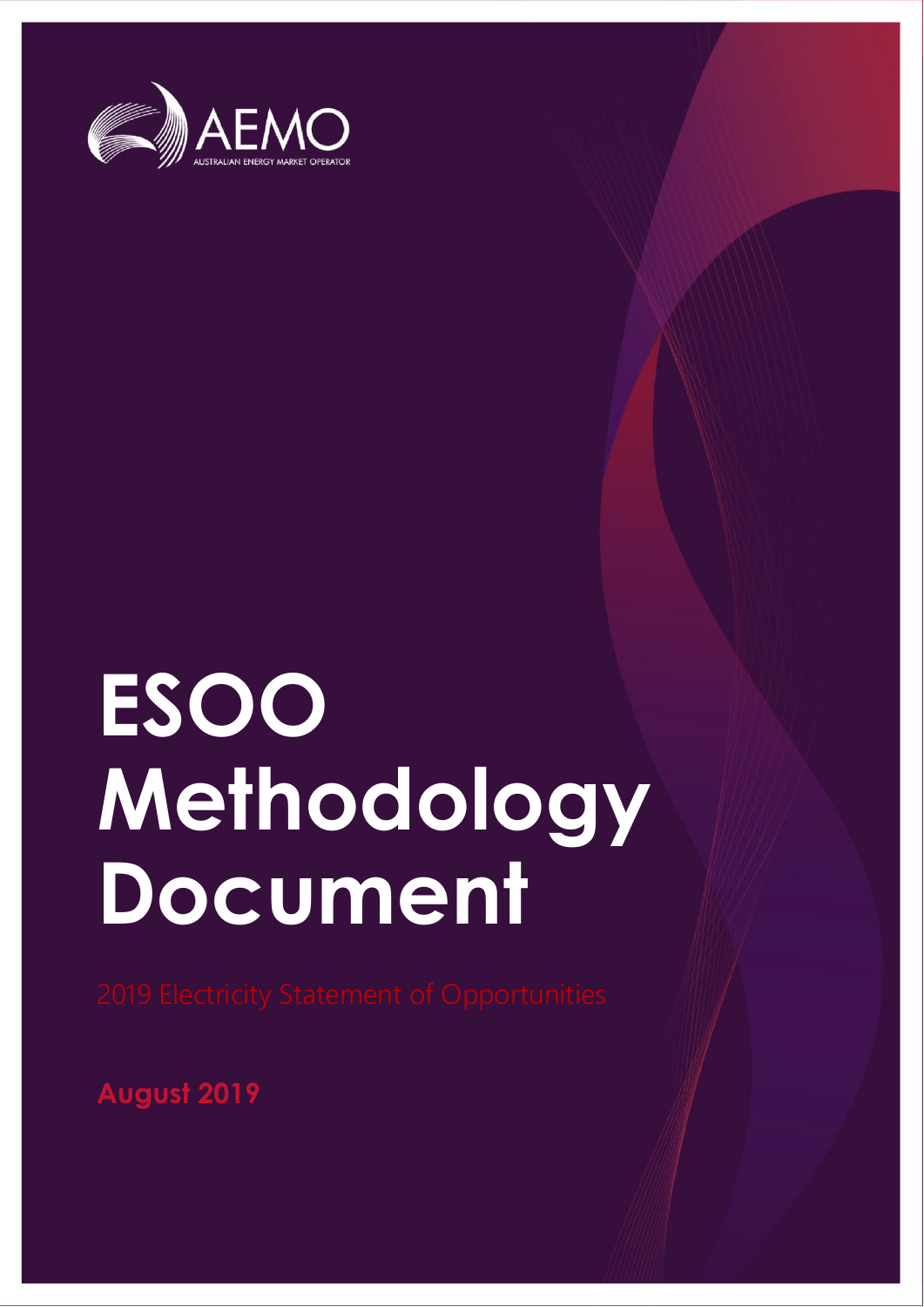### **Important notice**

#### **PURPOSE**

AEMO publishes the National Electricity Market Electricity Statement of Opportunities (ESOO) under clause 3.13.3A of the National Electricity Rules. The purpose of this report is to provide information about the market modelling approach used in the development of the ESOO to evaluate the market against the reliability standard.

This publication has been prepared by AEMO using information available at 1 August 2019.

#### **DISCLAIMER**

This document or the information in it may be subsequently updated or amended. This document does not constitute legal or business advice, and should not be relied on as a substitute for obtaining detailed advice about the National Electricity Law, the National Electricity Rules, or any other applicable laws, procedures or policies. AEMO has made every reasonable effort to ensure the quality of the information in this document but cannot guarantee its accuracy or completeness.

Accordingly, to the maximum extent permitted by law, AEMO and its officers, employees and consultants involved in the preparation of this document:

- make no representation or warranty, express or implied, as to the currency, accuracy, reliability or completeness of the information in this document; and
- are not liable (whether by reason of negligence or otherwise) for any statements or representations in this document, or any omissions from it, or for any use or reliance on the information in it.

| <b>Version</b> | Release date | <b>Changes</b>                                                    |
|----------------|--------------|-------------------------------------------------------------------|
|                | 16/10/2017   | Initial publication covering 2017 ESOO methodology                |
|                | 17/4/2019    | Draft update reflected methodology to be applied in the 2019 ESOO |
| 3              | 22/8/2019    | Methodology applied in 2019 ESOO                                  |

#### **VERSION CONTROL**

© 2019 Australian Energy Market Operator Limited. The material in this publication may be used in accordance with the [copyright permissions on AEMO's website](http://aemo.com.au/Privacy_and_Legal_Notices/Copyright_Permissions_Notice).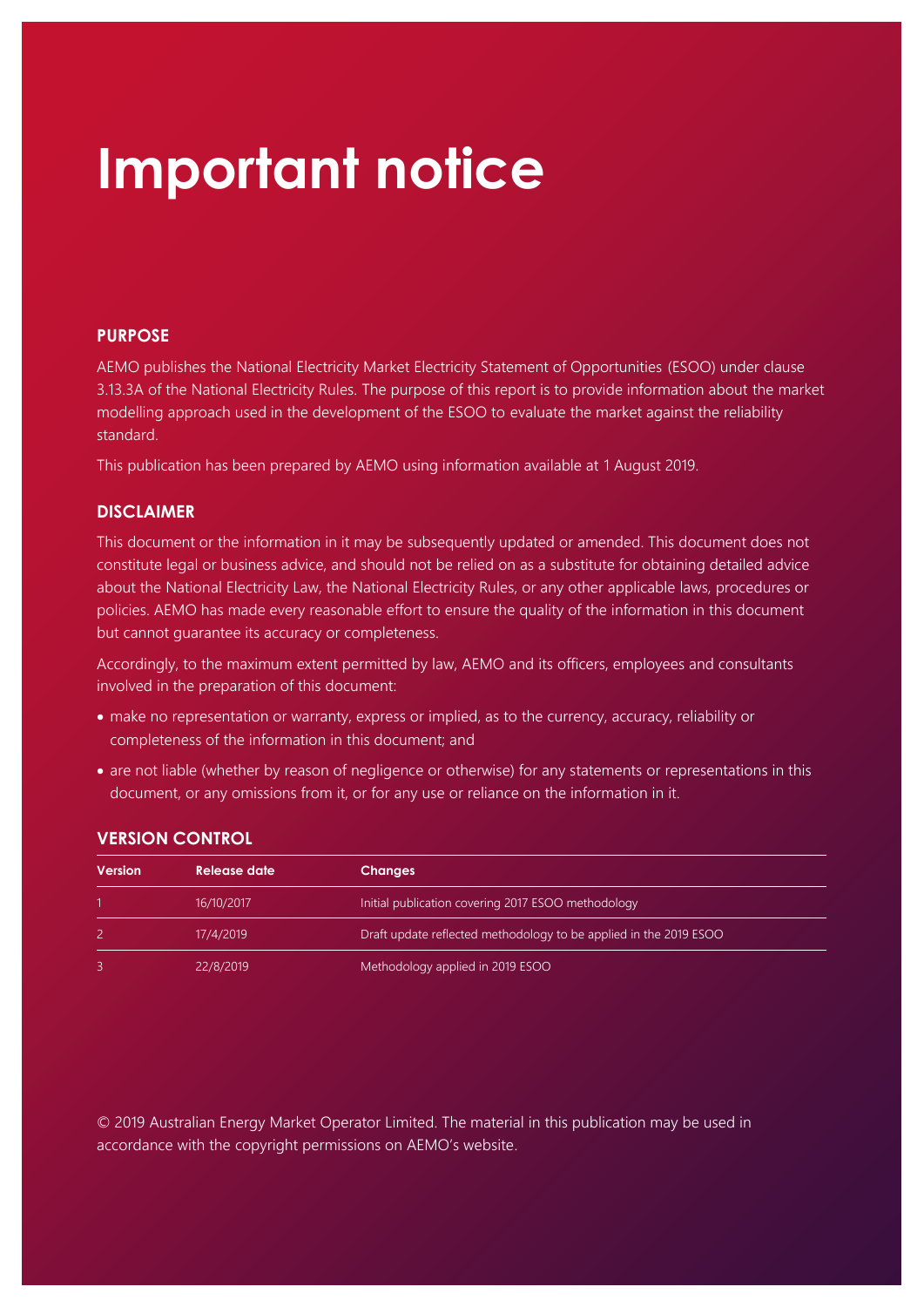### **Contents**

| 1.       | Introduction                                               | 4              |
|----------|------------------------------------------------------------|----------------|
| 1.1      | Electricity Statement of Opportunities                     | $\overline{4}$ |
| 1.2      | Structure                                                  | $\overline{4}$ |
| 2.       | <b>Generation and storage</b>                              | 5              |
| 2.1      | Existing generation                                        | 5              |
| 2.2      | Dispatchable generator availability                        | 5              |
| 2.3      | Generator auxiliary usage                                  | 6              |
| 2.4      | Intermittent generation availability                       | 6              |
| 2.5      | Grid-scale storage and virtual power plants                | $\overline{7}$ |
| 2.6      | New generator commitment                                   | $\overline{7}$ |
| 3.       | <b>Network</b>                                             | 8              |
| 3.1      | Interconnectors                                            | 8              |
| 3.2      | Network constraints                                        | $\,8\,$        |
| 3.3      | Losses                                                     | 9              |
| 3.4      | Transmission outages                                       | 9              |
| 3.5      | Augmentations                                              | 9              |
| 4.       | <b>Traces</b>                                              | 10             |
| 4.1      | Traces                                                     | 10             |
| 4.2      | Reference years                                            | 10             |
| 4.3      | Creating reference years trace for intermittent generation | 10             |
| 4.4      | Transmission line rating traces                            | 10             |
| 4.5      | PV traces                                                  | 10             |
| 5.       | <b>Market modelling</b>                                    | 12             |
| 5.1      | Simulation approach                                        | 12             |
| 5.2      | USE outcomes                                               | 12             |
| A1.      | Appendix - data sources                                    | 15             |
| Glossary |                                                            | 16             |

### **Tables**

Table 1 [Key sources of input data for NEM ESOO model](#page-14-1) 15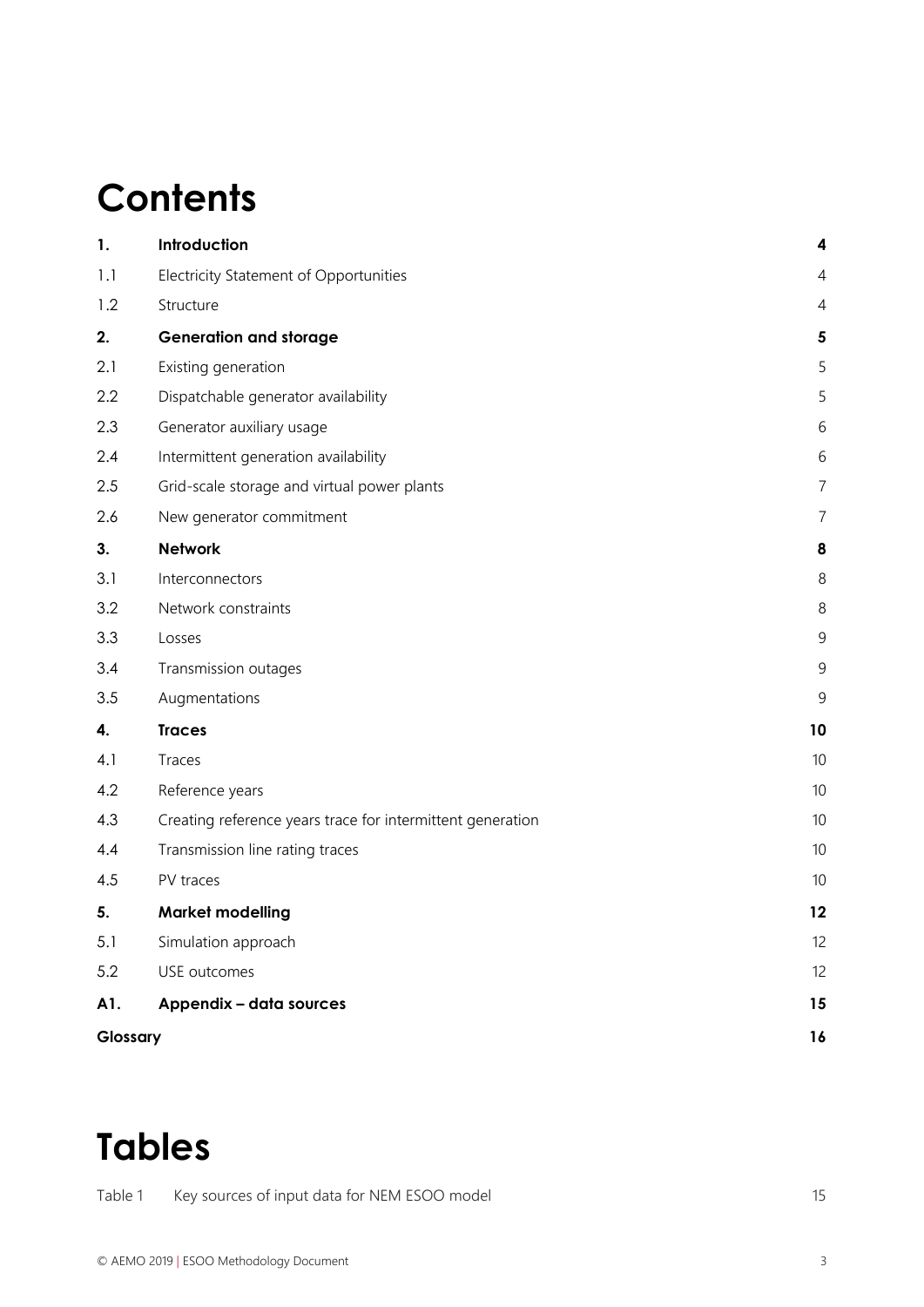## <span id="page-3-0"></span>**1. Introduction**

#### <span id="page-3-1"></span>1.1 Electricity Statement of Opportunities

AEMO is required to publish an Electricity Statement of Opportunities (ESOO) for the National Electricity Market (NEM) annually under clause 3.13.3A of the National Electricity Rules (NER). The ESOO provides information that can help stakeholders plan their operations, investments and divestment over a 10-year outlook period, including information about the future supply-demand balance.

The ESOO also indicates when generation or demand side participation (DSP) capacity or augmentation of the power system is required to meet the reliability standard.

The reliability standard is set by the Reliability Panel and is currently defined as a maximum expected unserved energy (USE) in a region of 0.002% of total energy demanded in that region for a given financial year. Following the introduction of Retailer Reliability Obligation (RRO), the ESOO also has to include a Reliability Forecast as set out in the Reliability Forecasting Methodology Final Report<sup>1</sup>

AEMO uses probabilistic modelling to determine the expected USE by NEM region. This is done through time-sequential modelling at the interval level<sup>2</sup> using Monte-Carlo simulations of security-constrained optimal dispatch. AEMO compares the probability-weighted USE assessment against the reliability standard and identifies potential for the reliability standard to be exceeded.

#### <span id="page-3-2"></span>1.2 Structure

AEMO follows the methodology outlined at a high level in the Reliability Standard Implementation Guidelines  $(RSIG)<sup>3</sup>$ .

The intent of this ESOO Methodology document is to explain the key supply inputs and methodologies involved in producing the ESOO outcomes in more detail. For more information about the process used in creating the demand projections used in the ESOO, please see the Electricity Demand Forecasting Methodology Information paper<sup>4</sup>.

This document is structured into the following sections:

- Generation and storage (Section 2).
- Network (Section 3).
- Traces (Section 4).

- Market modelling (Section 5).
- List of data sources (Appendix A1).

<sup>&</sup>lt;sup>1</sup> See Section 5.3 a[t https://www.aemo.com.au/-/media/Files/Stakeholder\\_Consultation/Consultations/NEM-Consultations/2019/Reliability-Forecasting-](https://www.aemo.com.au/-/media/Files/Stakeholder_Consultation/Consultations/NEM-Consultations/2019/Reliability-Forecasting-Methodology/Reliability-Forecasting-Methodology-Final-Report.pdf)[Methodology/Reliability-Forecasting-Methodology-Final-Report.pdf.](https://www.aemo.com.au/-/media/Files/Stakeholder_Consultation/Consultations/NEM-Consultations/2019/Reliability-Forecasting-Methodology/Reliability-Forecasting-Methodology-Final-Report.pdf)

<sup>&</sup>lt;sup>2</sup> AEMO currently models at the hourly level, but may change to half-hourly in the future.

<sup>&</sup>lt;sup>3</sup> Available at [https://www.aemo.com.au/-/media/Files/Stakeholder\\_Consultation/Consultations/Electricity\\_Consultations/2018/RSIG-Final/Reliability-](https://www.aemo.com.au/-/media/Files/Stakeholder_Consultation/Consultations/Electricity_Consultations/2018/RSIG-Final/Reliability-Standard-Implementation-Guidelines-June-2018.pdf)[Standard-Implementation-Guidelines-June-2018.pdf.](https://www.aemo.com.au/-/media/Files/Stakeholder_Consultation/Consultations/Electricity_Consultations/2018/RSIG-Final/Reliability-Standard-Implementation-Guidelines-June-2018.pdf)

<sup>4</sup> Available a[t https://www.aemo.com.au/-/media/Files/Electricity/NEM/Planning\\_and\\_Forecasting/NEM\\_ESOO/2019/Electricity-Demand-Forecasting-](https://www.aemo.com.au/-/media/Files/Electricity/NEM/Planning_and_Forecasting/NEM_ESOO/2019/Electricity-Demand-Forecasting-Methodology-Information-Paper.pdf)[Methodology-Information-Paper.pdf.](https://www.aemo.com.au/-/media/Files/Electricity/NEM/Planning_and_Forecasting/NEM_ESOO/2019/Electricity-Demand-Forecasting-Methodology-Information-Paper.pdf)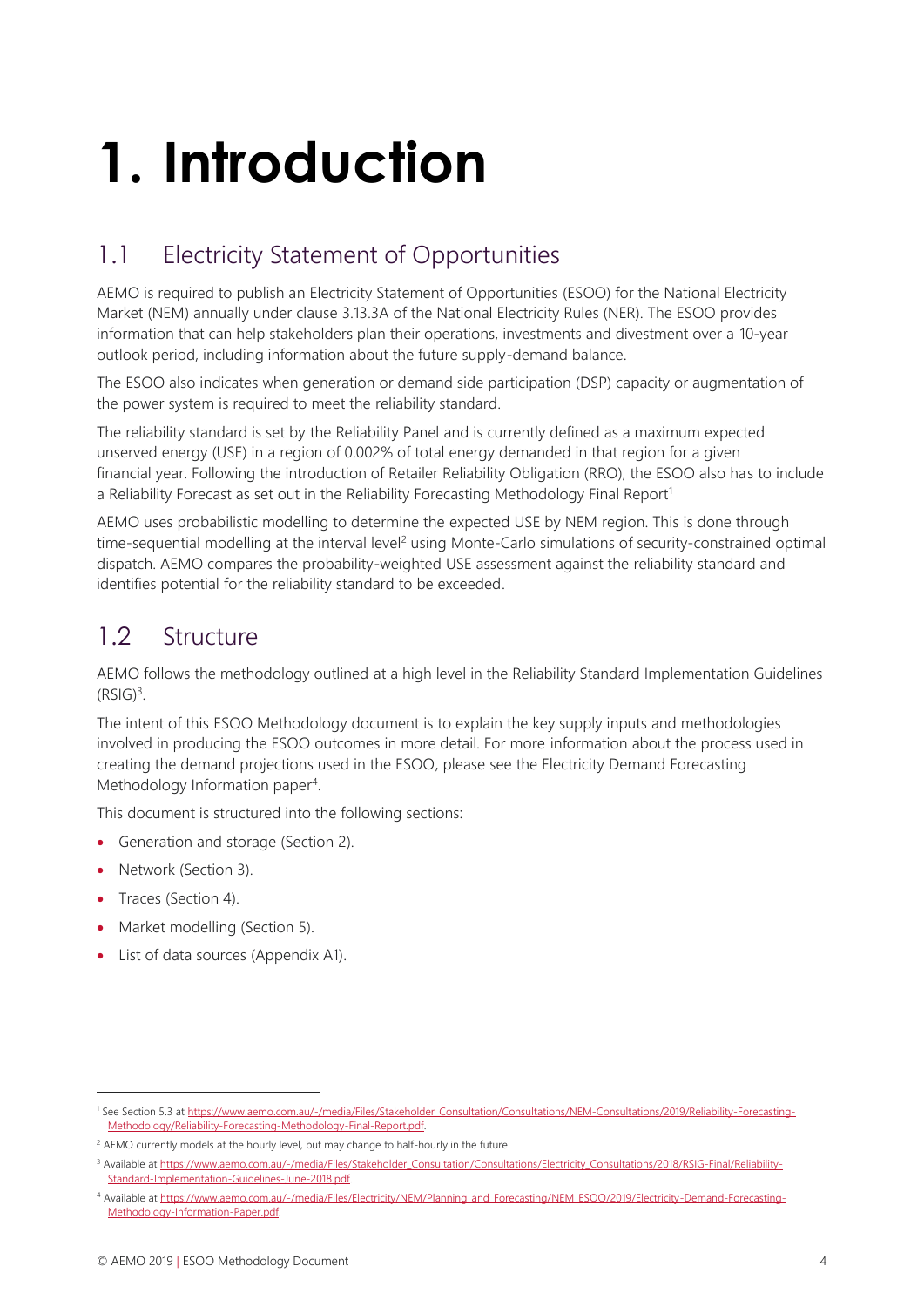### <span id="page-4-0"></span>**2. Generation and storage**

#### <span id="page-4-1"></span>2.1 Existing generation

When assessing the supply-demand balance, AEMO uses the 'Operational – sent out' demand definition, reflecting the demand for generation supplied by scheduled, semi-scheduled, and significant non-scheduled generators in the NEM<sup>5</sup>. For that reason, on the supply side all 'Operational' generator units are modelled.

AEMO models the capabilities of dispatchable generation capacity by applying inputs sourced from market participants. The maximum capacity of each generating unit is provided by market participants through the Generation Information survey process, in which each participant provides expected summer and winter available capacity over the 10-year modelling horizon. These capacities represent the expected capability of the units during temperatures consistent with a 10% probability of exceedance (POE)<sup>6</sup> demand outcome in each region, and reflect the capability of the generator assuming everything is in service.

Participants also provide AEMO with closure timings of existing generators through the Generator Information process, and these retirements are included in the modelling.

Hydro generation is modelled with consideration to water limitations related to inflows and storage level management. Water allocation is optimised so that, to the extent possible, water will be available for use by hydro generation at times of high demand and/or tight supply-demand balance. Water usage is optimised for each individual forecast year and cannot be stored from one year to consume in subsequent years.

For details on generator capabilities and retirements, refer to AEMO's Generation Information Page<sup>7</sup>.

#### <span id="page-4-2"></span>2.2 Dispatchable generator availability

Dispatchable generators are assumed to be available at their summer or winter capacity unless they experience an unplanned outage.

Planned outages are currently not modelled in the ESOO, because these are assumed to be planned in lower demand periods or to shift if low reserve conditions would occur, and therefore not impact USE outcomes.

AEMO collects information from all generators on the timing, duration, and severity of unplanned forced outages, via an annual survey process. This data is used to calculate the probability of full and partial forced outages, which are then applied randomly to each unit in the ESOO modelling. To protect the confidentiality of this data, AEMO may publish calculated outage parameters for a number of technology aggregations.

#### <span id="page-4-3"></span>2.2.1 Calculating random outage values

Outage rates, de-ratings, and mean times to repair for both full forced outages and partial forced outages are inputs into the ESOO model.

AEMO uses the following method for determining the forced outage rates used for each power station:

- Conduct generator survey to collect availability data for the most recent year.
- Calculate the sum of forced outage hours, partial outage hours, and total hours in all regions for each unit. This is used to get a forced and partial outage percentage for each year and each unit:

<sup>&</sup>lt;sup>5</sup> For a full definition of AEMO's demand definitions, see [http://www.aemo.com.au/-/media/Files/Electricity/NEM/Security\\_and\\_Reliability/Dispatch/](http://www.aemo.com.au/-/media/Files/Electricity/NEM/Security_and_Reliability/Dispatch/Policy_and_Process/Demand-terms-in-EMMS-Data-Model.pdf) [Policy\\_and\\_Process/Demand-terms-in-EMMS-Data-Model.pdf.](http://www.aemo.com.au/-/media/Files/Electricity/NEM/Security_and_Reliability/Dispatch/Policy_and_Process/Demand-terms-in-EMMS-Data-Model.pdf)

<sup>6</sup> POE is the likelihood a maximum or minimum demand forecast will be met or exceeded. A 10% POE maximum demand forecast, for example, is expected to be exceeded, on average, one year in 10, while a 90% POE maximum demand forecast is expected to be exceeded nine years in 10.

<sup>7</sup> Available a[t https://www.aemo.com.au/Electricity/National-Electricity-Market-NEM/Planning-and-forecasting/Generation-information.](https://www.aemo.com.au/Electricity/National-Electricity-Market-NEM/Planning-and-forecasting/Generation-information)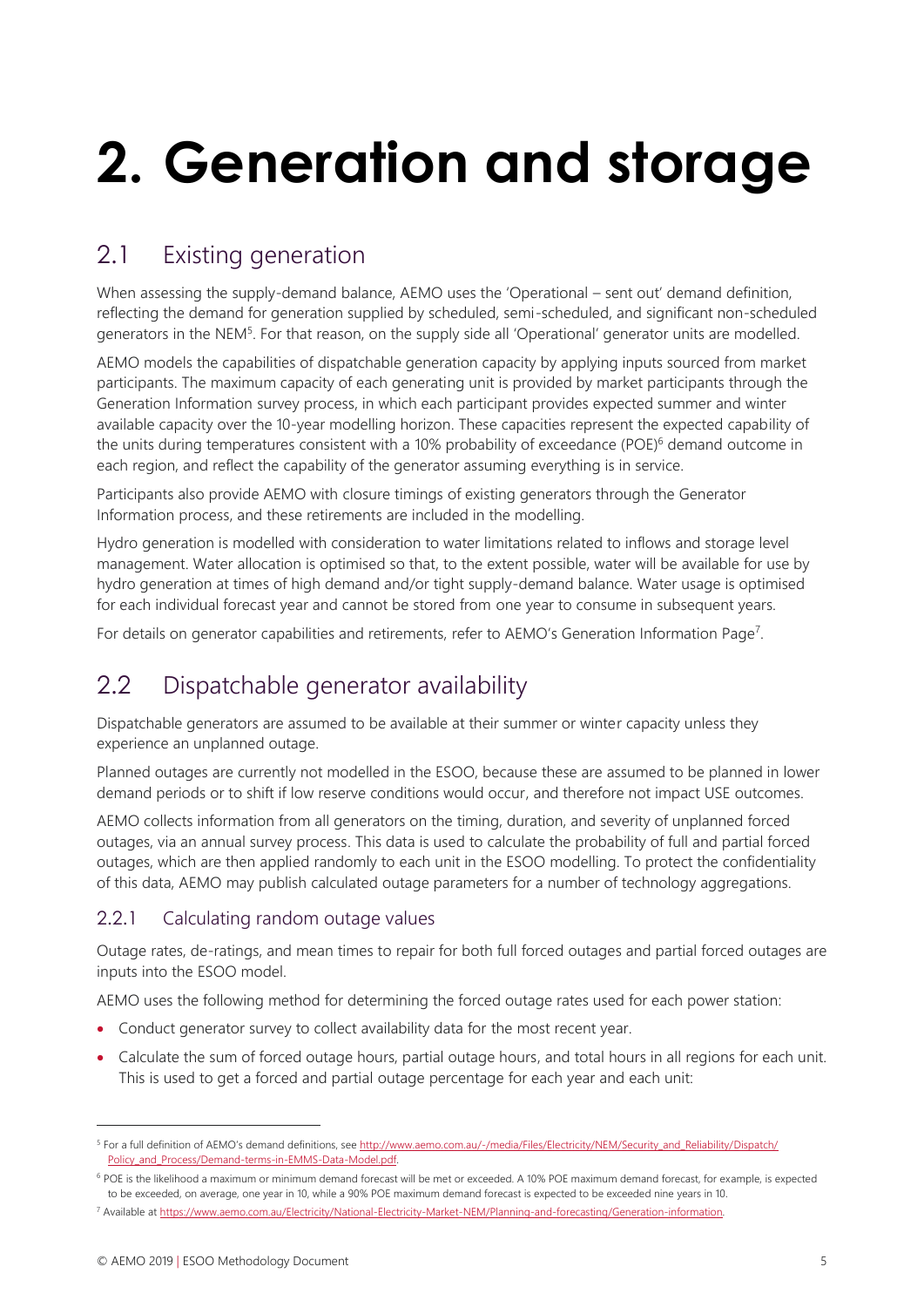- Full Forced outage rate (FOR) = 'sum of FOR hours'/'total hours in all states'.
- Partial Forced outage rate (PFOR) = 'sum of PFOR hours'/'total hours in all states'.
- Mean time to repair for full outages = 'Sum of FOR hour'/'number of transitions from unavailable to available'.
- Mean time to repair for partial outages = 'Sum of PFOR hour'/'number of transitions from partially available to available'.
- Partial outage derating = 'Lost Energy'/'Energy during partial outages'. This represents the % that the unit is de-rated from its current rating.
- Aggregate the forced outage information. Station level aggregations are used for all power stations except small peaking generators (with unit capacity below 150 megawatts [MW]) and hydro generators. For each station and technology aggregation, calculate the outage statistics described above in each of the past four rolling 12-month periods (defined as April to March).
- Apply each of the four yearly outage statistics across all stations and any technology aggregations with equal likelihood.
- Calculate outage parameters for a number of technology aggregations for the published model to avoid exposing confidential information.

After calculating generator outage statistics, station owners are provided the opportunity to propose evidence-based revisions to the parameters that are used in the ESOO modelling. AEMO takes any proposed revisions under consideration and may adjust the assumptions used in modelling.

#### <span id="page-5-0"></span>2.3 Generator auxiliary usage

AEMO's demand forecasts are developed on a 'sent-out' basis representing electricity to be supplied to customers from the grid. However, AEMO's modelling of generator capacity is on an 'as-generated' basis and includes electricity consumed within the power plants themselves.

Rather than assume an annual auxiliary consumption and auxiliary demand at the time of peak, AEMO's models dynamically take into account auxiliary load based on generator dispatch in each modelling interval. AEMO currently sources per unit auxiliary rate assumptions from GHD's 2018 AEMO costs and technical parameter review<sup>8</sup>, as summarised in AEMO's 2019 Inputs and Assumptions Workbook<sup>9</sup>.

Generators are provided the opportunity to propose that alternate auxiliary assumptions should be used in the ESOO modelling. Where these have been provided, AEMO has used this information.

#### <span id="page-5-1"></span>2.4 Intermittent generation availability

Intermittent generation is modelled by considering nine historical reference years, which reflect the weather conditions that drove demand and wind and solar production between 2010-11 and 2018-19<sup>10</sup>. This approach preserves any correlation between intermittent generation and demand, and between intermittent generators in different locations.

Where possible, AEMO uses actual generation performance from a generation site, or a site nearby. Where this data is unavailable or unsuitable, AEMO uses historical meteorological data for the site, and an energy conversion model based on the generator technology, to develop a generation forecast.

<sup>8</sup> Available a[t https://www.aemo.com.au/-/media/Files/Electricity/NEM/Planning\\_and\\_Forecasting/Inputs-Assumptions-Methodologies/2019/9110715-REP-A-](https://www.aemo.com.au/-/media/Files/Electricity/NEM/Planning_and_Forecasting/Inputs-Assumptions-Methodologies/2019/9110715-REP-A-Cost-and-Technical-Parameter-Review---Rev-4-Final.pdf)[Cost-and-Technical-Parameter-Review---Rev-4-Final.pdf.](https://www.aemo.com.au/-/media/Files/Electricity/NEM/Planning_and_Forecasting/Inputs-Assumptions-Methodologies/2019/9110715-REP-A-Cost-and-Technical-Parameter-Review---Rev-4-Final.pdf)

<sup>9</sup> Available a[t https://www.aemo.com.au/-/media/Files/Electricity/NEM/Planning\\_and\\_Forecasting/Inputs-Assumptions-Methodologies/2019/2019-Input-and-](https://www.aemo.com.au/-/media/Files/Electricity/NEM/Planning_and_Forecasting/Inputs-Assumptions-Methodologies/2019/2019-Input-and-Assumptions-workbook.xlsx)[Assumptions-workbook.xlsx](https://www.aemo.com.au/-/media/Files/Electricity/NEM/Planning_and_Forecasting/Inputs-Assumptions-Methodologies/2019/2019-Input-and-Assumptions-workbook.xlsx)

<sup>10</sup> The 2018 ESOO modelled eight reference years: 2010-11 to 2017-18.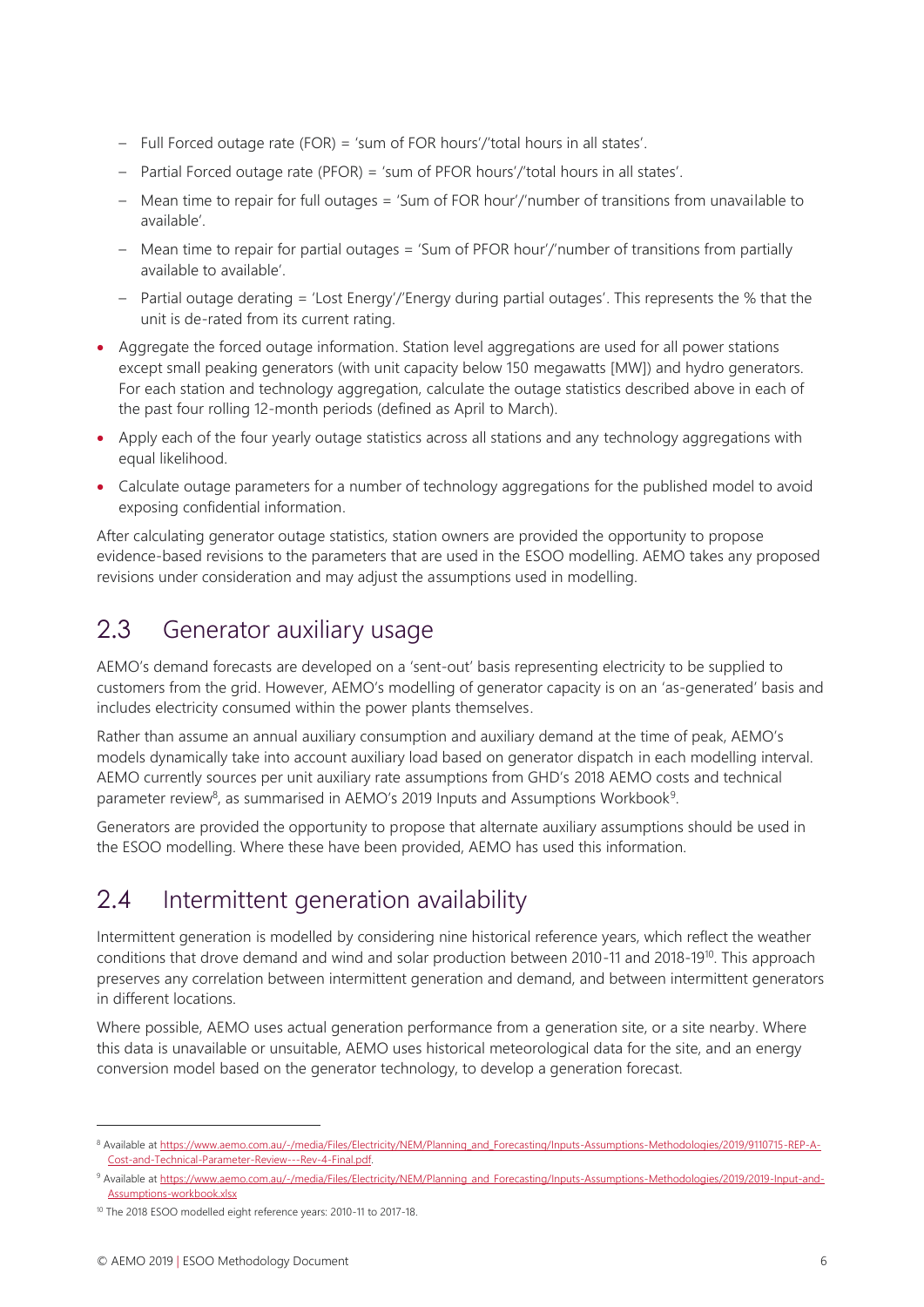Where committed renewable generation will be located at new sites, the ESOO modelling incorporates renewable energy zone forecasts for AEMO's Integrated System Plan (ISP), including solar production using the System Advisor Model (SAM) and Bureau of Meteorology solar insolation data, or wind production data developed by DNV-GL.

#### <span id="page-6-0"></span>2.5 Grid-scale storage and virtual power plants

Grid-scale battery storage, pumped hydro generation, and the proportion of small-scale battery storage that is assumed to be aggregated (operating as a virtual power plant [VPP]) is fully optimised in the supply dispatch modelling. Each storage or generator is modelled with regards to its maximum generation/discharge capacity, maximum load/charge capacity, storage capacity, and round-trip efficiency. Within the modelling, each asset optimises its generation and pumping/discharging and charging in a way that will reduce the level of USE to the maximum extent possible given its operational constraints. The modelling assumes perfect foresight in optimising this behaviour.

#### <span id="page-6-1"></span>2.6 New generator commitment

The ESOO includes only existing and new generation that meet AEMO's commitment criteria. These criteria are used to consistently assess whether a project has made a formal commitment to construct. The ESOO includes all generation that was existing or committed in the most recent Generation Information update. AEMO include all new generators classified as 'Committed' based on criteria which can be found on the Generator Information page<sup>11</sup>.

The ESOO also includes projects that are classified as Committed\*. Committed\* projects are those classified as 'Advanced' and have commenced construction. Advanced projects meet all of AEMO's commitment criteria except for either the Components or Planning criteria. Committed\* projects are assumed to commence operation after the end of the "T-1 financial year" under the RRO as discussed in the Reliability Forecasting Methodology Final Report<sup>12</sup>. For example, in the 2019 ESOO, Committed\* projects commence operation from 1 July 2021.

<sup>11</sup> Criteria for Committed and Committed\* are in each regional spreadsheet on the Generation Information page, under the Background information tab.

<sup>&</sup>lt;sup>12</sup> See Section 5.3 a[t https://www.aemo.com.au/-/media/Files/Stakeholder\\_Consultation/Consultations/NEM-Consultations/2019/Reliability-Forecasting-](https://www.aemo.com.au/-/media/Files/Stakeholder_Consultation/Consultations/NEM-Consultations/2019/Reliability-Forecasting-Methodology/Reliability-Forecasting-Methodology-Final-Report.pdf)[Methodology/Reliability-Forecasting-Methodology-Final-Report.pdf.](https://www.aemo.com.au/-/media/Files/Stakeholder_Consultation/Consultations/NEM-Consultations/2019/Reliability-Forecasting-Methodology/Reliability-Forecasting-Methodology-Final-Report.pdf)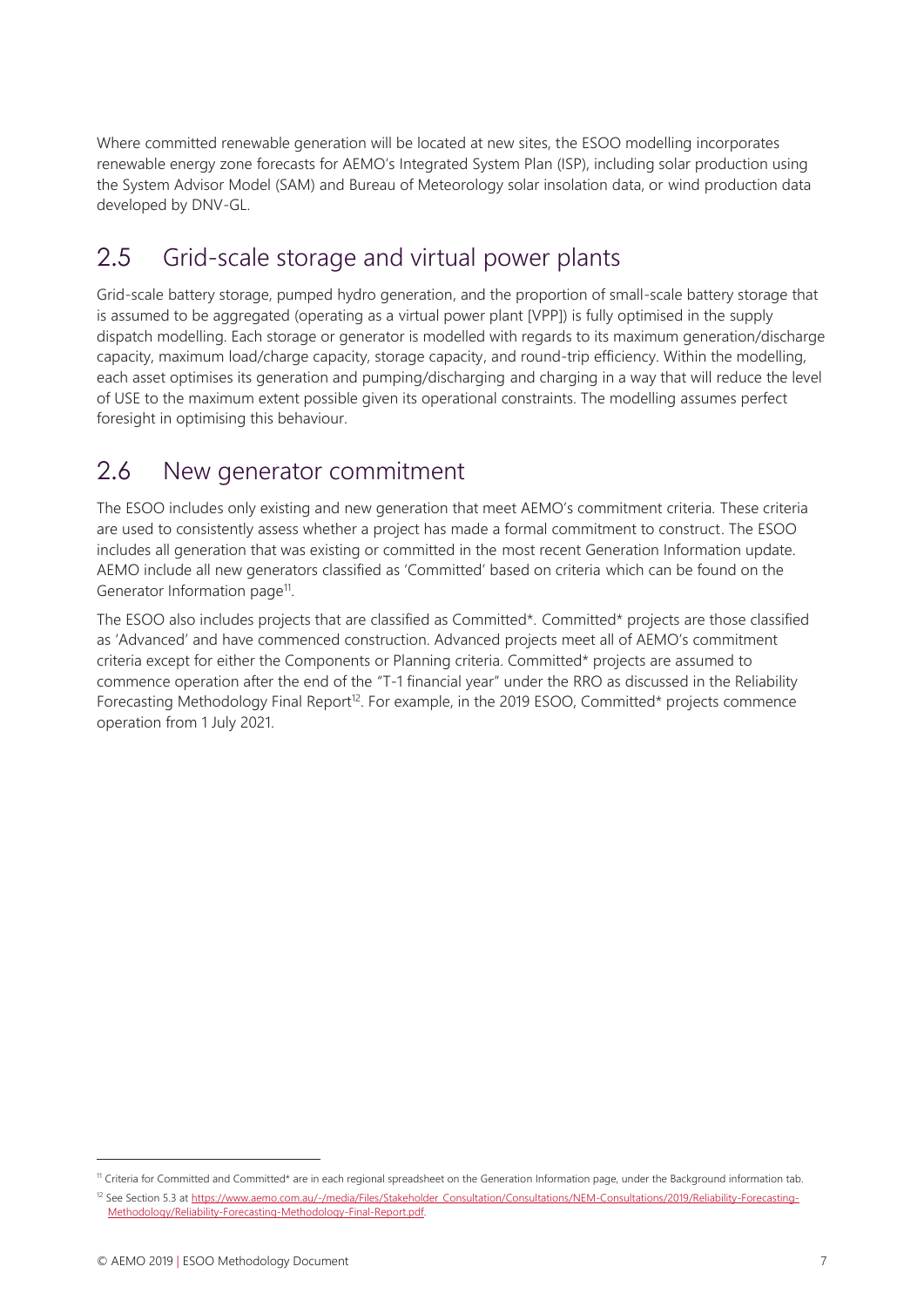### <span id="page-7-0"></span>**3. Network**

#### <span id="page-7-1"></span>3.1 Interconnectors

Existing transmission limits and interconnector capacities are generally applied assuming the interconnector limits currently in effect continue to apply. The limits on each line are modelled by applying dynamic power system constraints. AEMO reviews current conditions, constraints, and planned augmentations and includes these changes when appropriate.

#### <span id="page-7-2"></span>3.2 Network constraints

The ESOO model applies a comprehensive set of network constraint equations that represent the thermal and stability limits that currently constrain dispatch in the NEM<sup>13</sup>. These constraint equations act at times to limit generation, but also frequently limit interconnector transfer capacity.

In general, the following constraint equations are included:

- Thermal for managing the power flow on a transmission element so it does not exceed a rating (either continuous or short-term) under normal conditions or following a credible contingency.
- Voltage stability for managing transmission voltages so they remain at acceptable levels after a credible contingency.
- Transient stability for managing continued synchronism of all generators on the power system following a credible contingency.
- Oscillatory stability for managing damping of power system oscillations following a credible contingency.
- Rate of change of frequency (RoCoF) constraints for managing the rate of change of frequency following a credible contingency.

The effect of committed projects on the network is implemented as modifications to the network constraint equations that control flow. The methodology for formulating these constraints is in AEMO's Constraint Formulation Guidelines<sup>14</sup>.

A set of network constraints is produced and applied for every scenario modelled. This set may reflect:

- Extracted constraints from the AEMO Market Management Systems (MMS).
- Network augmentations appropriate for the scenario.
- Adjustments to reflect the impact of new generation capacities.
- Other adjustments to reflect assumptions of system operating conditions.

Operationally, AEMO also uses other types of constraint equations that are invoked as required depending on system conditions. These may include:

• Outage constraint equations.

- Frequency control ancillary service (FCAS) constraint equations.
- Condition-specific constraint equations such as RoCoF and network support agreements.

<sup>&</sup>lt;sup>13</sup> Further information is available at AEMO's Congestion Information Resource at [https://www.aemo.com.au/Electricity/National-Electricity-Market-](https://www.aemo.com.au/Electricity/National-Electricity-Market-NEM/Security-and-reliability/Congestion-information)[NEM/Security-and-reliability/Congestion-information.](https://www.aemo.com.au/Electricity/National-Electricity-Market-NEM/Security-and-reliability/Congestion-information)

<sup>14</sup> Available a[t https://www.aemo.com.au/-/media/Files/Electricity/NEM/Security\\_and\\_Reliability/Congestion-Information/2016/Constraint\\_Formulation\\_](https://www.aemo.com.au/-/media/Files/Electricity/NEM/Security_and_Reliability/Congestion-Information/2016/Constraint_Formulation_Guidelines_v10_1.pdf) [Guidelines\\_v10\\_1.pdf.](https://www.aemo.com.au/-/media/Files/Electricity/NEM/Security_and_Reliability/Congestion-Information/2016/Constraint_Formulation_Guidelines_v10_1.pdf)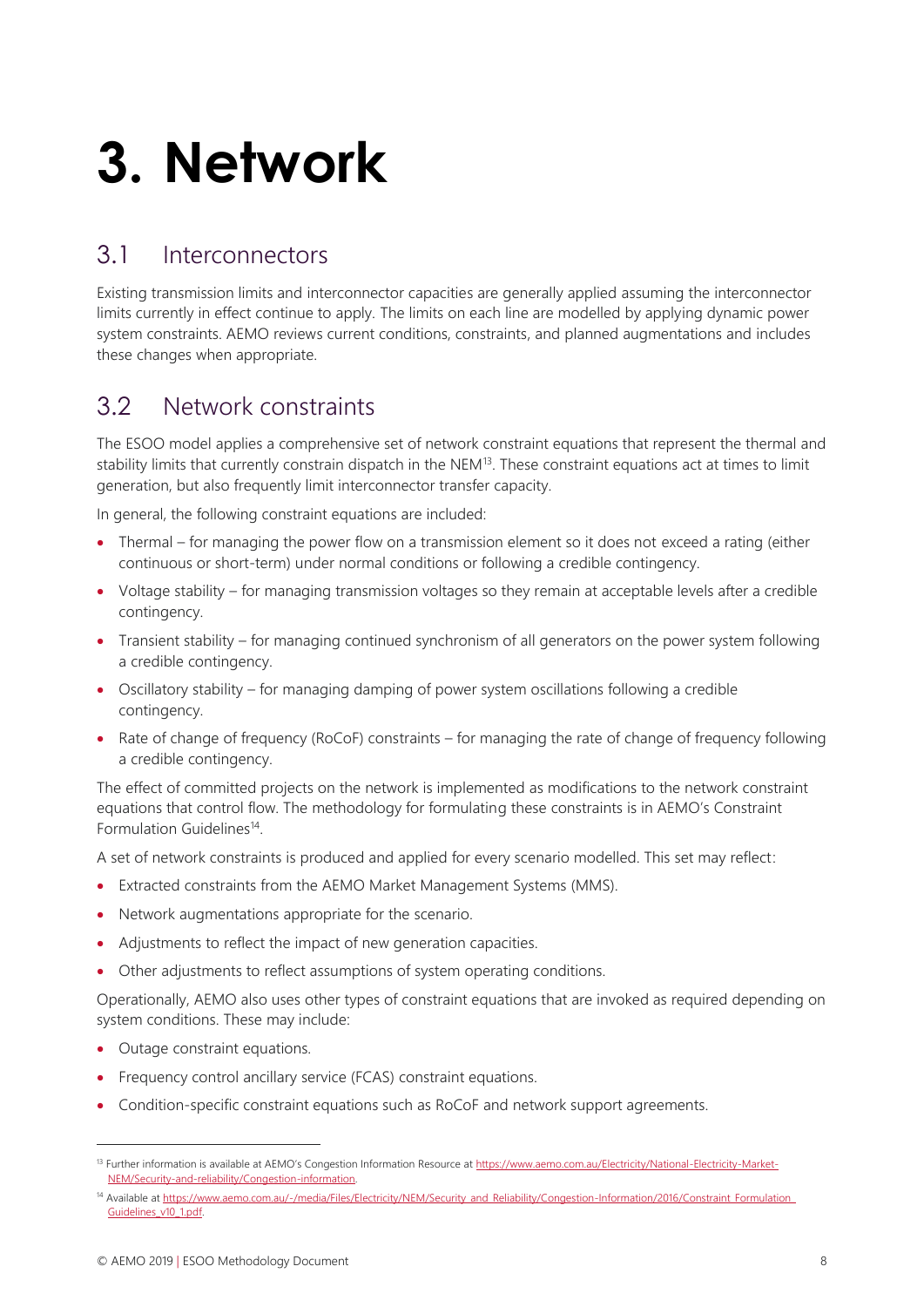These constraint equation types are commonly excluded from the market simulations, although key outage constraints are included (See Section [3.4\)](#page-8-1).

#### <span id="page-8-0"></span>3.3 Losses

Intra-regional losses are included in AEMO's operational demand forecasts. As such, generator and load marginal loss factors (MLFs) are not a relevant input to the ESOO modelling, because all intra-regional losses are already accounted for in the demand.

Losses on interconnectors are modelled using the MLF equations defined in the List of Regional Boundaries and Marginal Loss Factors report<sup>15</sup>. For most interconnectors, these are defined as a function of regional load and flow.

AEMO uses proportioning factors to assign losses on interconnectors to regions. Operationally, this is used to determine settlement surplus. In ESOO modelling, proportioning factors are used to allocate losses to demand in each region. Proportioning factors are given in the annual List of Regional Boundaries and Marginal Loss Factors report.

#### <span id="page-8-1"></span>3.4 Transmission outages

AEMO may include the impact of a number of key unplanned transmission line outages or deratings which affect inter-regional transfer capability. AEMO assesses the probability of these outages using historical data to determine which outages will be included and the severity of the outage assumed.

These will be treated similarly to dispatchable generation forced outages in the modelling, through Monte Carlo simulations as explained in Section [2.2.1.](#page-4-3)

#### <span id="page-8-2"></span>3.5 Augmentations

Network upgrades that have passed a regulatory investment test for transmission (RIT-T)<sup>16</sup> are considered committed and are included in the modelling. Other minor augmentations not subject to RIT-T's may be included if they are also judged to be committed.

<sup>&</sup>lt;sup>15</sup> AEMO. Loss Factors and Regional Boundaries, available at [http://www.aemo.com.au/Electricity/National-Electricity-Market-NEM/Security-and](http://www.aemo.com.au/Electricity/National-Electricity-Market-NEM/Security-and-reliability/Loss-factor-and-regional-boundaries)[reliability/Loss-factor-and-regional-boundaries.](http://www.aemo.com.au/Electricity/National-Electricity-Market-NEM/Security-and-reliability/Loss-factor-and-regional-boundaries)

<sup>&</sup>lt;sup>16</sup> Further RIT-T information can be found a[t https://www.aemo.com.au/Electricity/National-Electricity-Market-NEM/Planning-and-forecasting/Victorian](https://www.aemo.com.au/Electricity/National-Electricity-Market-NEM/Planning-and-forecasting/Victorian-transmission-network-service-provider-role/Regulatory-investment-tests-for-transmission)[transmission-network-service-provider-role/Regulatory-investment-tests-for-transmission.](https://www.aemo.com.au/Electricity/National-Electricity-Market-NEM/Planning-and-forecasting/Victorian-transmission-network-service-provider-role/Regulatory-investment-tests-for-transmission)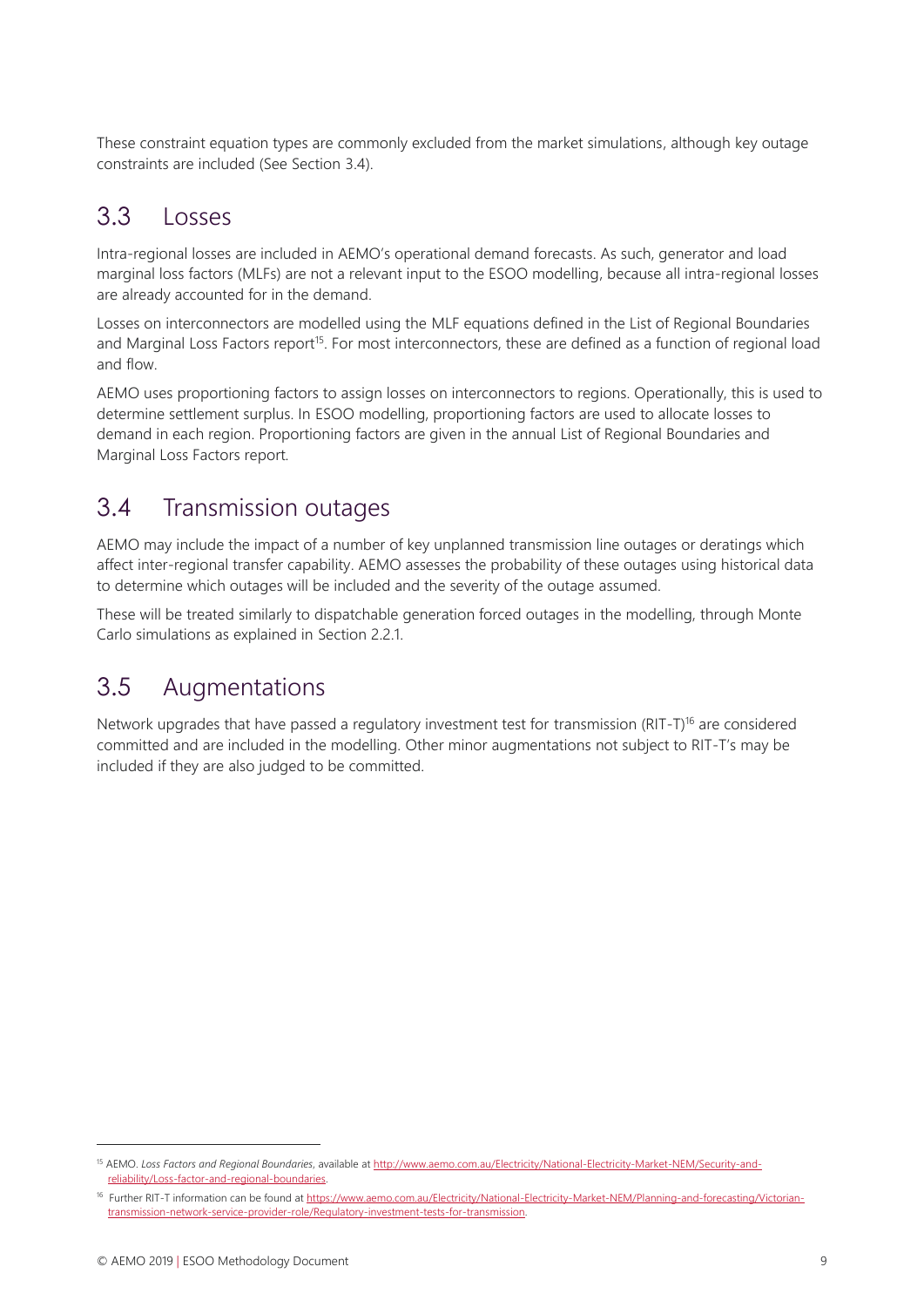### <span id="page-9-0"></span>**4. Traces**

#### <span id="page-9-1"></span>4.1 Traces

The operational demand, intermittent generation availability, and transmission line ratings are inputs into the model on an interval level. Trace development relies on historical reference years to provide guidance on the typical daily and weekly demand shapes, variations from interval to interval, and correlations with other regions.

#### <span id="page-9-2"></span>4.2 Reference years

Demand, intermittent generation, and line rating traces are developed based on multiple historical reference years according to the RSIG. This is to capture year-on-year variations in demand correlations across regions and intermittent generation contributions during high demand periods. This approach preserves any correlation between intermittent generation and demand, and between intermittent generators in different locations. The choice of reference years and the number of those modelled may change as more reference years with good data become available.

Demand traces are explained in the Electricity Demand Forecasting Methodology Information paper<sup>17</sup>.

#### <span id="page-9-3"></span>4.3 Creating reference years trace for intermittent generation

As described in Section [2.4,](#page-5-1) where possible AEMO uses actual generation performance from a generation site, or nearby. Where this data is unavailable or unsuitable, AEMO uses historical meteorological data for the site, and an energy conversion model based on the generator technology, to develop a generation forecast. Where an actual generator site is far away, wind production data developed to model new entrant wind farms in new locations may be used as an alternative.

#### <span id="page-9-4"></span>4.4 Transmission line rating traces

Where available, AEMO will apply transmission line ratings traces to better account for the transfer capability on transmission lines, particularly during high demand periods. These transmission line rating traces are developed by building a regression between weather observations at location along the transmission line and the measured line rating in historical data. The actual weather observations from the reference years will then be processed through this regression to develop forward-looking line traces for each reference year. The line ratings are used as an input into the RHS of constraint equations.

#### <span id="page-9-5"></span>4.5 Photovoltaic (PV) traces

Rooftop PV and PV non-scheduled generation (PVNSG) reduce the electricity consumption and demand that needs to be met by the NEM. The extent of this contribution depends on the average capacity factor of these systems.

Capacity factors are a measure of power output relative to nameplate capacity at any given time. For fixed solar PV installations, capacity factors generally follow a parabolic arch, peaking at midday, when solar irradiance is highest.

<sup>17</sup> Available at [https://www.aemo.com.au/-/media/Files/Electricity/NEM/Planning\\_and\\_Forecasting/NEM\\_ESOO/2019/Electricity-Demand-Forecasting-](https://www.aemo.com.au/-/media/Files/Electricity/NEM/Planning_and_Forecasting/NEM_ESOO/2019/Electricity-Demand-Forecasting-Methodology-Information-Paper.pdf)[Methodology-Information-Paper.pdf.](https://www.aemo.com.au/-/media/Files/Electricity/NEM/Planning_and_Forecasting/NEM_ESOO/2019/Electricity-Demand-Forecasting-Methodology-Information-Paper.pdf)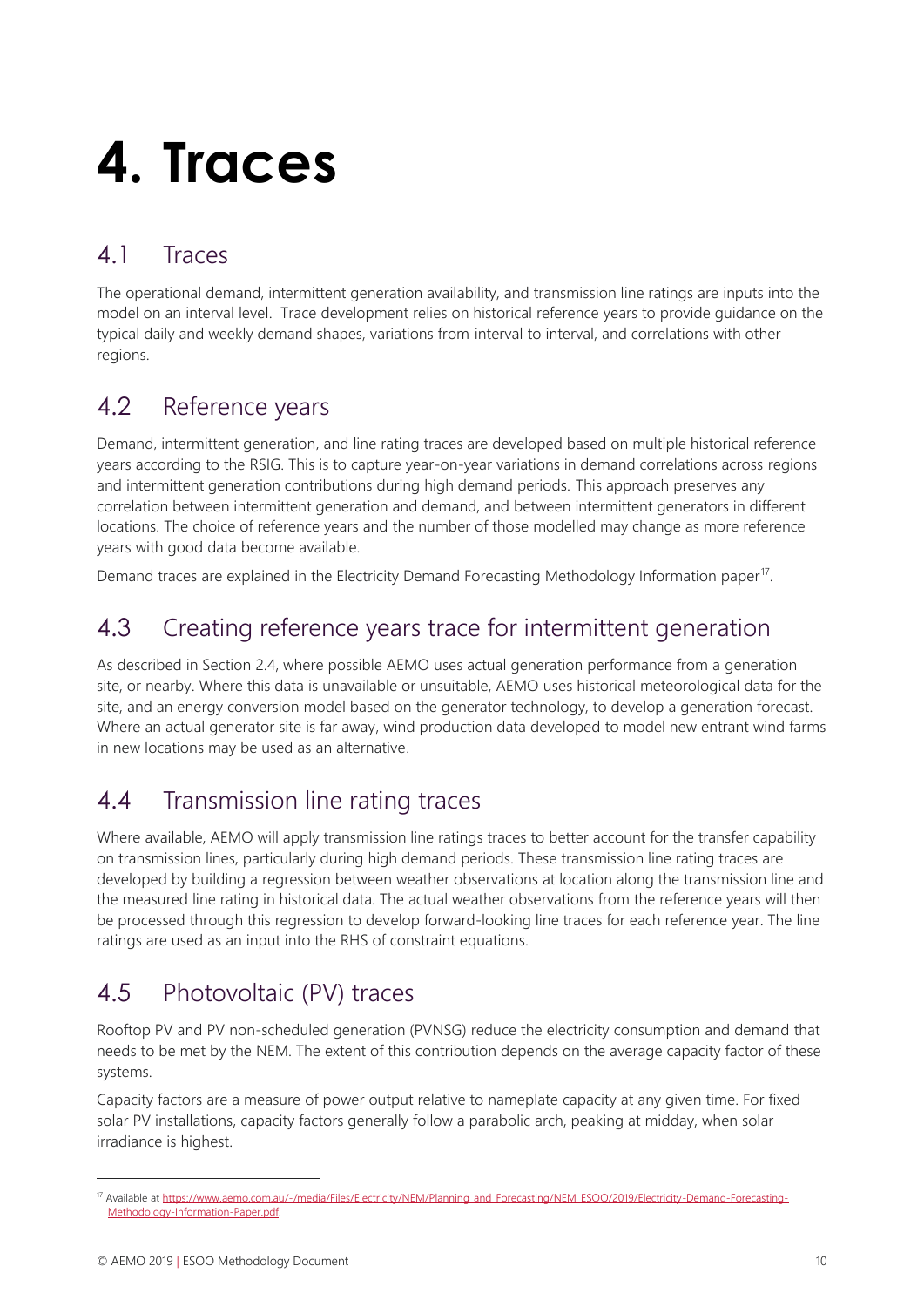Capacity factor curves are influenced by a number of factors including:

- The latitude of the panels.
- Localised weather conditions (temperature, cloud cover, etc).
- Panel inclination and azimuth<sup>18</sup>.

For the 2019 ESOO, AEMO has improved the method for calculating state level capacity factors, engaging SolCast to provide estimated capacity factors at half-hourly resolution for 19 years of history. The capacity factors used to estimate the forecast contribution of rooftop PV and PVNSG to consumption and demand were calculated based on these historical values. [Figure 1](#page-10-0) shows the historical average capacity factor curves by state, for the NEM, for February.



<span id="page-10-0"></span>**Figure 1 Estimated average historic rooftop PV capacity factors for February.**

<sup>18</sup> Inclination refers to the angle of the panel relative to horizontal and azimuth refers to the direction that the panel faces, with North facing panels generally having higher overall capacity factors. Western facing panels have higher capacity factors in the afternoon, and Eastern facing panels have higher capacity factors in the morning.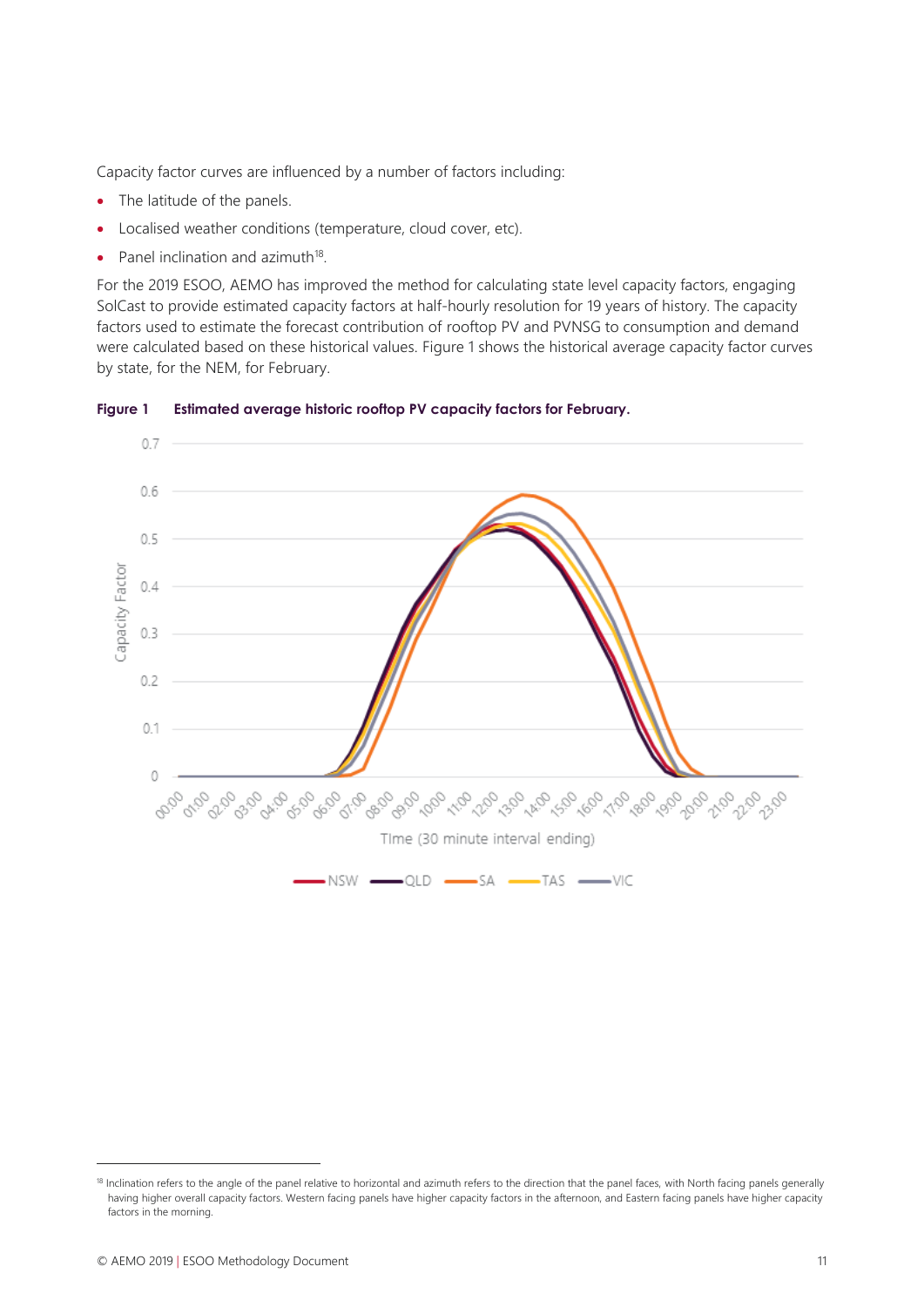### <span id="page-11-0"></span>**5. Market modelling**

#### <span id="page-11-1"></span>5.1 Simulation approach

AEMO's reliability assessments are based on a full time-sequential model that simulates each interval of the modelling horizon. This model replicates the NEM dispatch engine (NEMDE) to the extent possible by minimising cost of dispatch per interval subject to a number of physical constraints. AEMO currently uses the Plexos modelling tool for this.

The key assumptions that drive this model include:

- Interval level demand.
- Interval level wind and solar availability for each intermittent generator.
- The seasonal capacity of each scheduled generating unit.
- Forced outage parameters used to account for unplanned generator outages.
- Transmission limitations, represented by transmission line ratings, interconnector limits and a detailed set of transmission constraint equations.
- The level of DSP in each region.

AEMO assesses reliability in the medium to long term by determining a statistical expectation of USE. This modelling takes into account uncertainty by using the following methods:

- **Uncertainty in maximum demand** the modelling accounts for this uncertainty by modelling multiple maximum demand cases, defined by the probability of exceedance (POE) of the maximum demand value. The outcomes of these different scenarios are then weighted as described in Section [5.2.2.](#page-12-0)
- **Uncertainty in demand and intermittent generation patterns** reliability outcomes are influenced by the pattern of demand and the available generation from intermittent generators at the time of high demand. AEMO uses multiple historical reference years of demand, wind generation, solar generation, and transmission line ratings. This approach captures the diversity in demand and intermittent generation patterns while maintaining correlation between these variables and across different geographical locations.
- **Uncertainty in unplanned generation outages** AEMO uses a Monte Carlo simulation approach to capture the range of availability provided by scheduled generation. Within each simulation, the timing and duration of full and partial outages of each generating unit are independently determined, based on the forced outage parameters applied in the model. Each simulation therefore has a unique set of generator outage patterns. Simulating many outage patterns ensures the modelling captures a range of availability outcomes due to unplanned outages.

The Monte Carlo simulation approach is applied to each maximum demand and reference year, creating statistically robust results which capture the impact of uncertainties around key parameters.

The ESOO assesses different scenarios of demand growth. The approach above is repeated for each of those, to present USE for each of the scenarios separately.

#### <span id="page-11-2"></span>5.2 USE outcomes

#### 5.2.1 Definition (what does USE mean in modelling terms)

The key outcome of AEMO's reliability assessment is the expected level of USE in each region. USE refers to energy that cannot be supplied to consumers, resulting in involuntary load shedding (loss of customer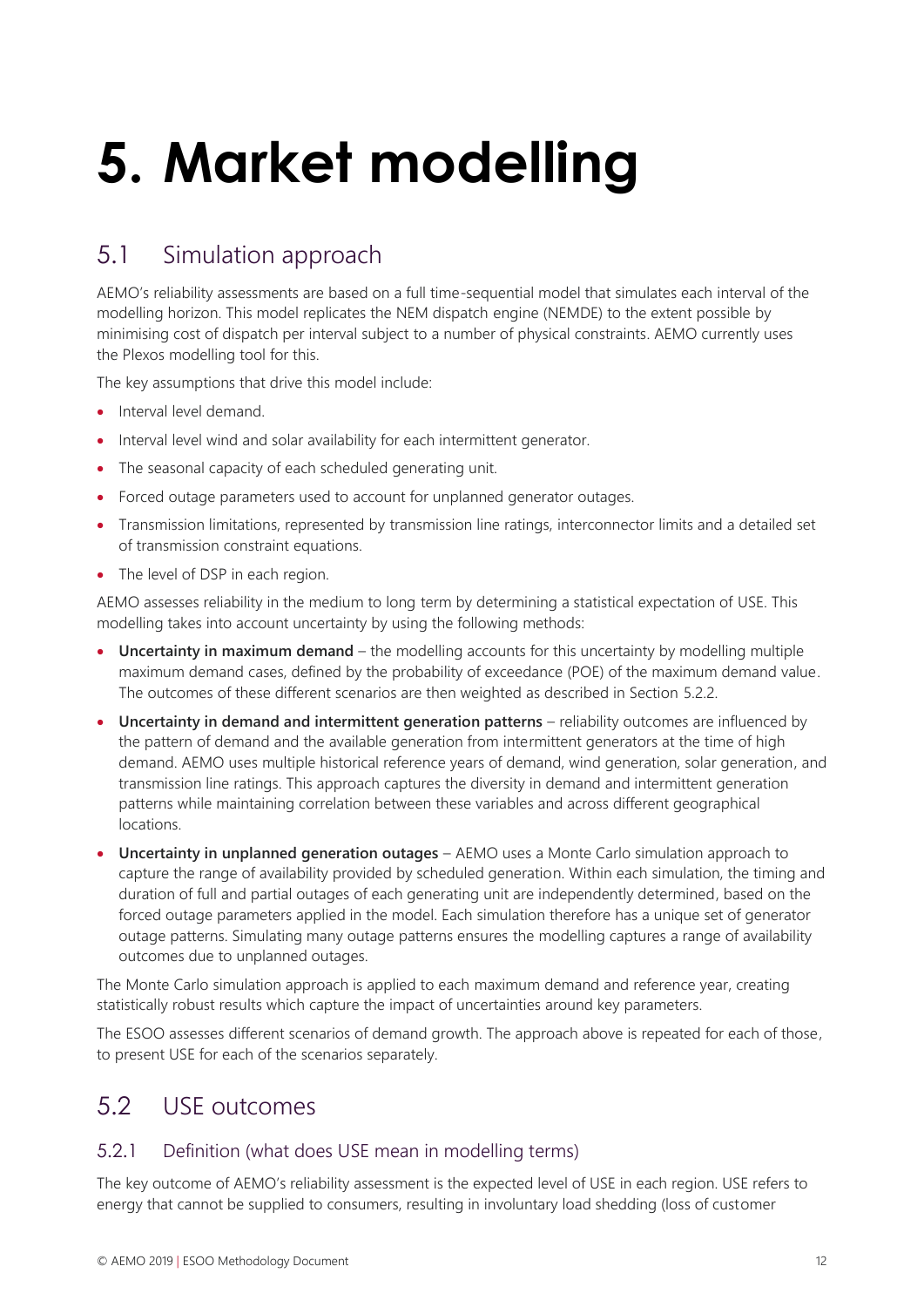supply), as a result of insufficient levels of generation capacity, demand response, or network capability, to meet demand.

In AEMO's reliability forecasting models, USE occurs in a region when there is no additional supply option available that is able to meet demand in that region. When USE is occurring in the model, it means the following set of conditions must be true:

- All DSP available in that region is fully utilised.
- All interconnectors are flowing into that region at their export/import (based on NEM convention) limits, except if the neighbouring region is also experiencing USE or has no surplus supply (including DSP).
- Any generator in the region that is not generating at its available capacity (after accounting for unplanned outages) is due to the impact of transmission constraint equations, whereby any additional generation from these generators would result in a reduction in generation or interconnector flow elsewhere in a way that would increase or have no impact on total USE.
- All energy storage units are running at their available capacity unless restricted by transmission constraint equations (as above) or having fully exhausted its energy storage capacity in other periods where there was USE or would otherwise have been USE if not for the battery's discharge.

Within each Monte Carlo simulation that has been performed, the model will produce the level of USE in each region in each interval. The level of USE can then be summed across the year to determine the total volume of USE in each region in each financial year.

#### <span id="page-12-0"></span>5.2.2 Determining the USE weightings

AEMO has historically calculated expected annual USE by using different levels of maximum demand outcomes, reflecting different underlying weather conditions that can drive extreme peak consumption. Assessments of USE consider the availability of supply to meet an uncertain demand, with many simulations conducted to account for potential generator outages.

Simulations, accounting for randomised generator outages, are generally limited to 10% POE and 50% POE maximum demand forecasts only, and the average of these simulations is weighted to account for the statistical spread of the spectrum of peak demands. As the risk of USE under 90% POE peak demand conditions is generally very low, simulations are avoided, and it is assumed that the USE under these conditions is zero. Therefore, 10% POE and 50% POE outcomes are weighted at 30.4% and 39.2% respectively, with the remaining 30.4% weighting assigned to 90% POE outcomes with zero USE assumed.

The weightings have been derived using a mathematical approach. Expected USE was approximated using a Taylor series expansion. From three points – such as 10% POE, 50% POE, and 90% POE – the weighting for these can be derived perfectly when:

- Maximum demand POE outcomes are normally distributed.
- USE outcomes as a function of maximum demand can be approximated by a second order (or lower) polynomial.

Statistical tests show that maximum demand outcomes are not normally distributed though they were however found to be reasonably close to. To ensure the weightings were still valid, AEMO as part of the 2018  $ESOO<sup>19</sup>$  undertook a comprehensive testing of the accuracy against a much more detailed approximation of USE in a particular year, that had used additional simulations for other POEs to make it more accurate. It was found the mathematical approximation worked well across different regions and different years analysis Additional points will allow a better fit for USE functions that are better approximated with higher order polynomials (of an order one lower than the number of maximum demand POEs used).

<sup>19</sup> See Appendix A3 of the 2018 ESOO here[: https://www.aemo.com.au/-/media/Files/Electricity/NEM/Planning\\_and\\_Forecasting/NEM\\_ESOO/2018/2018-](https://www.aemo.com.au/-/media/Files/Electricity/NEM/Planning_and_Forecasting/NEM_ESOO/2018/2018-Electricity-Statement-of-Opportunities.pdf) [Electricity-Statement-of-Opportunities.pdf](https://www.aemo.com.au/-/media/Files/Electricity/NEM/Planning_and_Forecasting/NEM_ESOO/2018/2018-Electricity-Statement-of-Opportunities.pdf)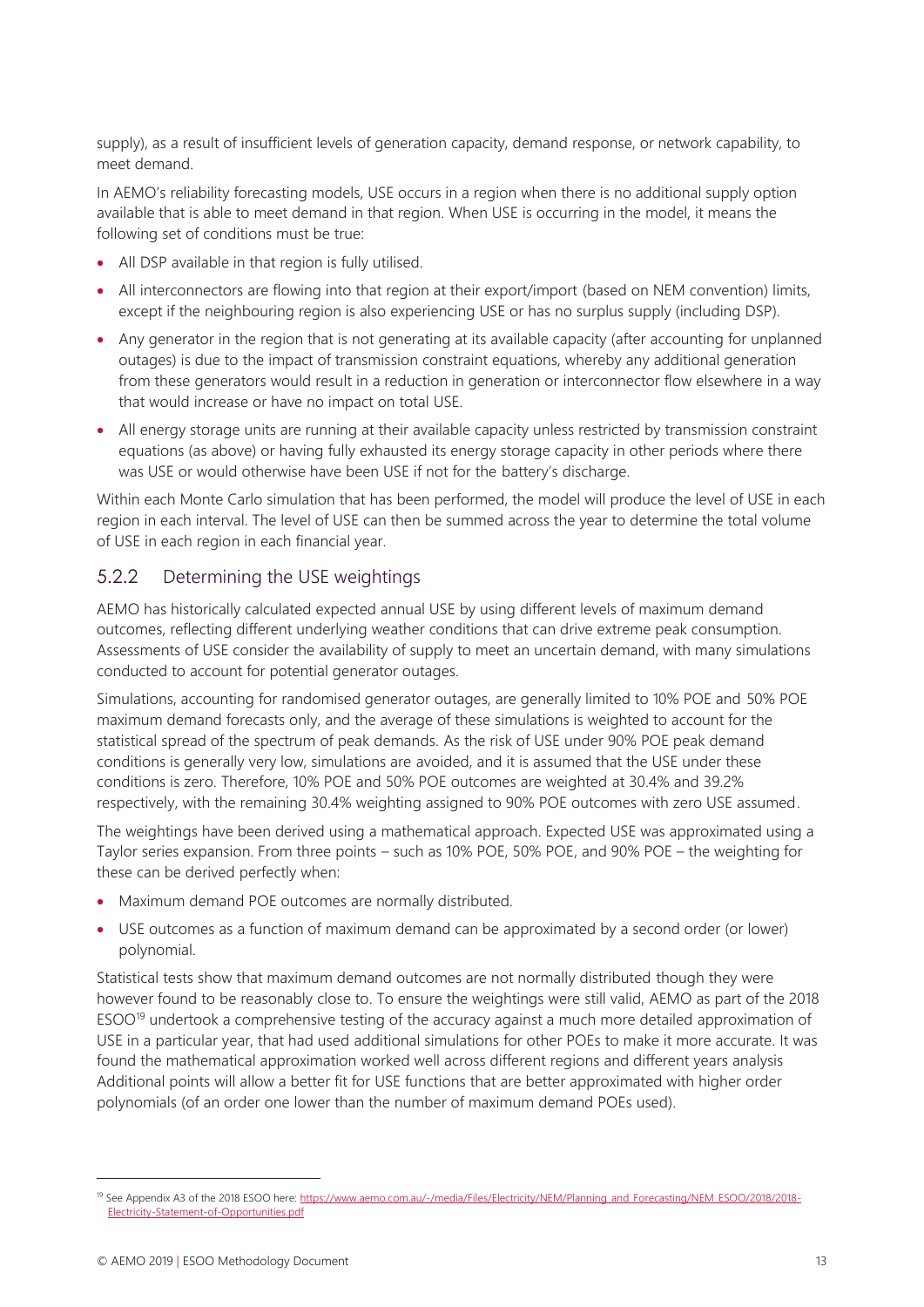Using this mathematical approach, the three points – 10% POE, 50% POE, and 90% POE – have weightings of 30.4%, 39. 2%, and 30.4% respectively.

The approach is therefore to:

- Determine the average USE in each region and financial year for each demand POE level, equally weighting all reference years and all simulations of unplanned outages.
- Assume the USE is zero in the 90% POE case.
- Weight the average USE across the three POE cases to determine the expected USE value.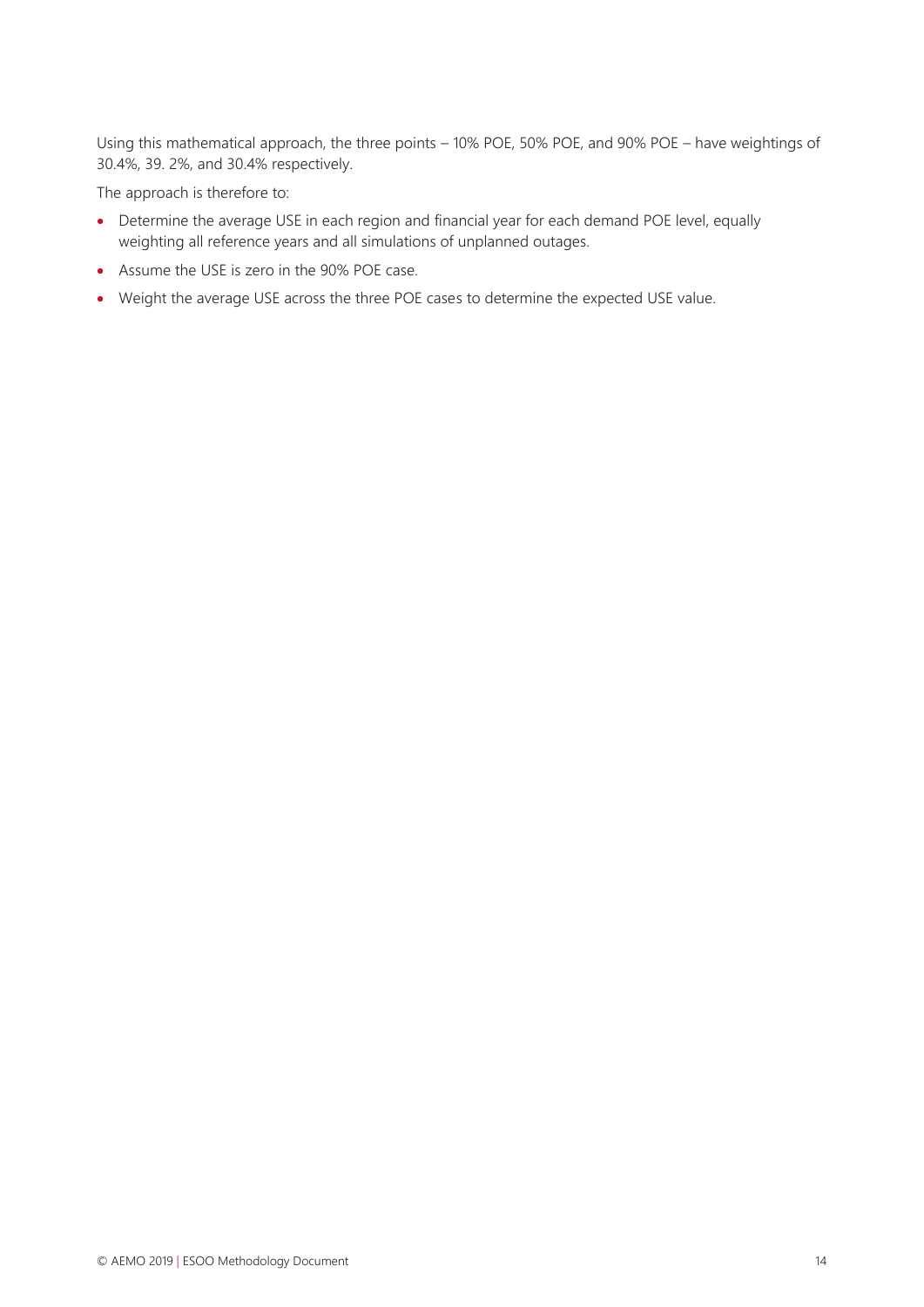### <span id="page-14-0"></span>**A1. Appendix – data sources**

Table 1 summarises relevant inputs and information used in producing ESOO runs.

<span id="page-14-1"></span>**Table 1 Key sources of input data for NEM ESOO model**

| Input                                         | Source                                                                                                                                                                                                                                   |
|-----------------------------------------------|------------------------------------------------------------------------------------------------------------------------------------------------------------------------------------------------------------------------------------------|
| <b>Demand projections</b>                     | AEMO demand forecast information for NEM ESOO, at http://forecasting.aemo.com.au.                                                                                                                                                        |
| Half-hourly demand profiles*                  | Half-hourly profiles are averaged to hourly profiles within the time-sequential model. At<br>http://www.aemo.com.au/Electricity/National-Electricity-Market-NEM/Planning-and-<br>forecasting/NEM-Electricity-Statement-of-Opportunities. |
| Intermittent generation<br>profiles           | Half-hourly profiles are averaged to hourly profiles within the time-sequential model. At<br>http://www.aemo.com.au/Electricity/National-Electricity-Market-NEM/Planning-and-<br>forecasting/NEM-Electricity-Statement-of-Opportunities. |
| <b>Demand Side Participation</b><br>(DSP)     | DSP Forecast and methodology: https://www.aemo.com.au/-/media/Files/Electricity/NEM/<br>Planning and Forecasting/NEM ESOO/2019/Demand-Side-Participation-Forecast-<br>Methodology-2019.pdf                                               |
| <b>Generator information</b>                  | As provided by industry participants. At https://www.aemo.com.au/Electricity/National-<br>Electricity-Market-NEM/Planning-and-forecasting/Generation-information.                                                                        |
| <b>Constraint ratings</b>                     | Analysis by AEMO and other transmission network service providers (TNSPs). At<br>http://www.aemo.com.au/Electricity/National-Electricity-Market-NEM/Planning-and-<br>forecasting/NEM-Electricity-Statement-of-Opportunities.             |
| <b>Market modelling</b><br>methodology report | At https://www.aemo.com.au/-/media/Files/Electricity/NEM/Planning and Forecasting/<br>Inputs-Assumptions-Methodologies/2019/Market-Modelling-Methodology-Paper.pdf.                                                                      |

\* More information on the process for converting maximum demand, minimum demand, and annual consumption projections into halfhourly profiles is in the Electricity Demand Forecasting Methodology Information paper, a[t https://www.aemo.com.au/-](https://www.aemo.com.au/-/media/Files/Electricity/NEM/Planning_and_Forecasting/NEM_ESOO/2019/Electricity-Demand-Forecasting-Methodology-Information-Paper.pdf) [/media/Files/Electricity/NEM/Planning\\_and\\_Forecasting/NEM\\_ESOO/2019/Electricity-Demand-Forecasting-Methodology-Information-](https://www.aemo.com.au/-/media/Files/Electricity/NEM/Planning_and_Forecasting/NEM_ESOO/2019/Electricity-Demand-Forecasting-Methodology-Information-Paper.pdf)[Paper.pdf.](https://www.aemo.com.au/-/media/Files/Electricity/NEM/Planning_and_Forecasting/NEM_ESOO/2019/Electricity-Demand-Forecasting-Methodology-Information-Paper.pdf)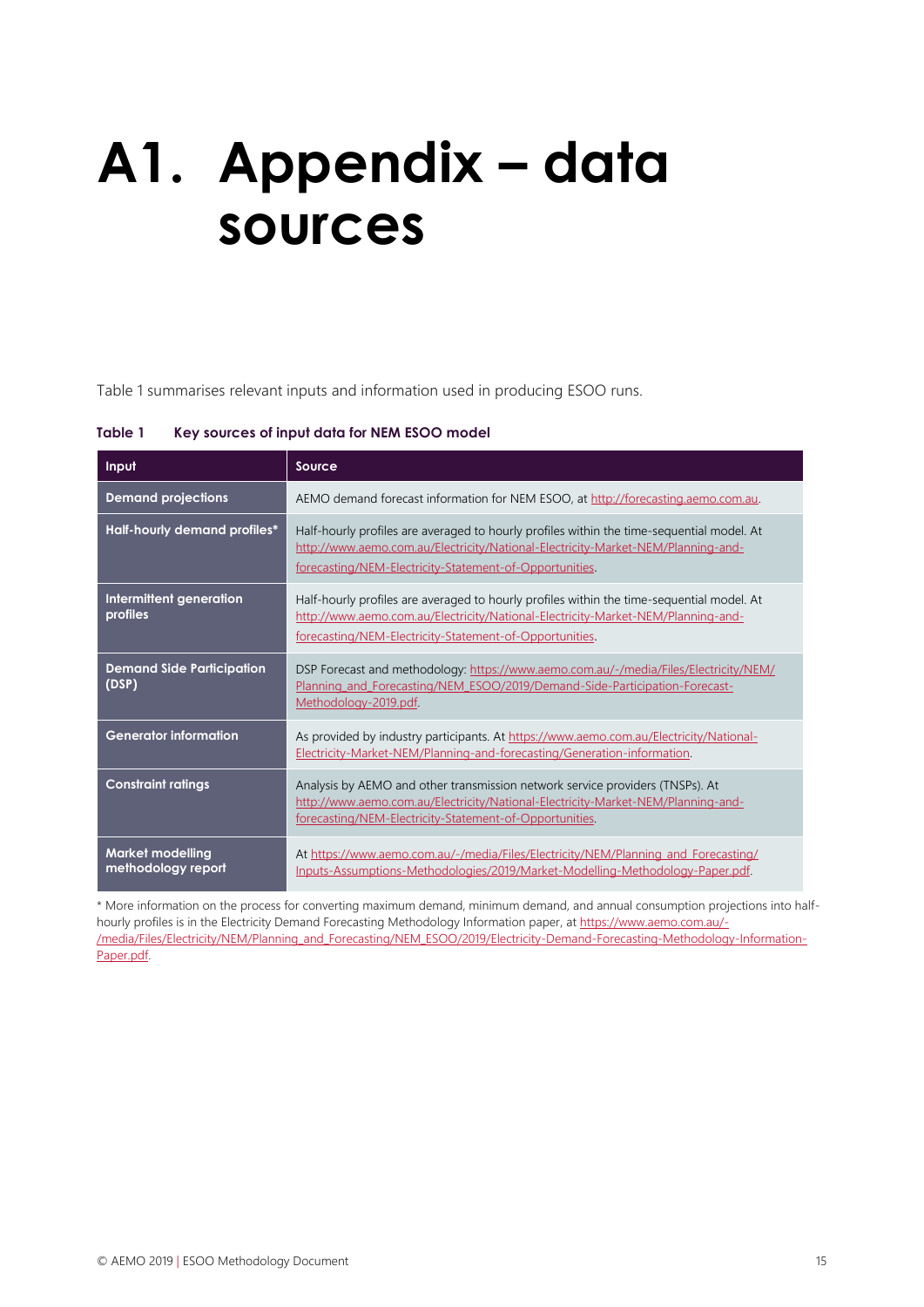## <span id="page-15-0"></span>**Glossary**

This document uses many terms that have meanings defined in the National Electricity Rules (NER). The NER meanings are adopted unless otherwise specified.

| Term                 | <b>Definition</b>                                                                                                                                                                                                                                                                                                                                                                                                                                                                                                                                                  |
|----------------------|--------------------------------------------------------------------------------------------------------------------------------------------------------------------------------------------------------------------------------------------------------------------------------------------------------------------------------------------------------------------------------------------------------------------------------------------------------------------------------------------------------------------------------------------------------------------|
| committed projects   | Generation that is considered to be proceeding under AEMO's commitment criteria (see Generation<br>Information on AEMO's website, at https://www.aemo.com.au/Electricity/National-Electricity-Market-<br>NEM/Planning-and-forecasting/Generation-information). AEMO categorises projects as:                                                                                                                                                                                                                                                                       |
|                      | • Committed - satisfies all five of AEMO's criteria related to site acquisition, contracts for major plant<br>components, planning and approvals, project financing, and scheduled operation commencement.                                                                                                                                                                                                                                                                                                                                                         |
|                      | • Committed* - projects that are classified as Advanced and have commenced construction or installation.<br>Advanced projects meet AEMO's site, finance and date criteria but are required to meet only one of the<br>components or planning criteria.                                                                                                                                                                                                                                                                                                             |
|                      | Other projects may be listed as proposed, which includes advanced, maturing, emerging, or publicly<br>announced project proposals.                                                                                                                                                                                                                                                                                                                                                                                                                                 |
| <b>DSP</b>           | Demand side participation                                                                                                                                                                                                                                                                                                                                                                                                                                                                                                                                          |
| electrical energy    | Average electrical power over a time period, multiplied by the length of the time period.                                                                                                                                                                                                                                                                                                                                                                                                                                                                          |
| <b>ESOO</b>          | Electricity Statement of Opportunities                                                                                                                                                                                                                                                                                                                                                                                                                                                                                                                             |
| generating capacity  | Amount of capacity (in megawatts (MW)) available for generation.                                                                                                                                                                                                                                                                                                                                                                                                                                                                                                   |
| generating unit      | Power stations may be broken down into separate components known as generating units, and may be<br>considered separately in terms (for example) of dispatch, withdrawal, and maintenance.                                                                                                                                                                                                                                                                                                                                                                         |
| installed capacity   | The generating capacity (in megawatts (MW)) of the following (for example):<br>• A single generating unit.                                                                                                                                                                                                                                                                                                                                                                                                                                                         |
|                      | • A number of generating units of a particular type or in a particular area.                                                                                                                                                                                                                                                                                                                                                                                                                                                                                       |
|                      | • All of the generating units in a region.                                                                                                                                                                                                                                                                                                                                                                                                                                                                                                                         |
|                      | Rooftop photovoltaic (PV) installed capacity is the total amount of cumulative rooftop PV capacity installed<br>at any given time.                                                                                                                                                                                                                                                                                                                                                                                                                                 |
| reliability gap      | A reliability gap represents the additional quantity of dispatchable capacity or equivalent, expressed in<br>megawatts (MW), that AEMO projects will be needed to maintain reliability at levels that meet the reliability<br>standard. In determining this reliability gap, AEMO has considered inter-regional reserve sharing.                                                                                                                                                                                                                                   |
|                      | The dispatchability of an energy resource can be considered as the extent to which its output can be relied<br>on to 'follow a target', and incorporates how controllable the resources are, how much they can be relied<br>upon, and how flexible they are. For more, see AEMO's Power System Technical Requirements, March<br>2018, at http://www.aemo.com.au/Electricity/National-Electricity-Market-NEM/Security-and-reliability.                                                                                                                              |
| reliability standard | The reliability standard for generation and inter-regional transmission elements in the national electricity<br>market is defined in NER 3.9.3C as a maximum expected unserved energy (USE) in a region of 0.002% of<br>the total energy demanded in that region for a given financial year. The USE that contributes to the<br>reliability standard excludes unserved energy resulting from multiple or non-credible generation and<br>transmission events, network outages not associated with inter regional flows, or industrial action (NER<br>$3.9.3C(b)$ ). |
| <b>RSIG</b>          | Reliability Standard Implementation Guidelines. AEMO publishes the RSIG to set out how it will implement<br>the reliability standard, including its approach and assumptions related to demand, generation reliability,<br>intermittent generation, energy constraints, network constraints, and treatment of extreme weather events.                                                                                                                                                                                                                              |